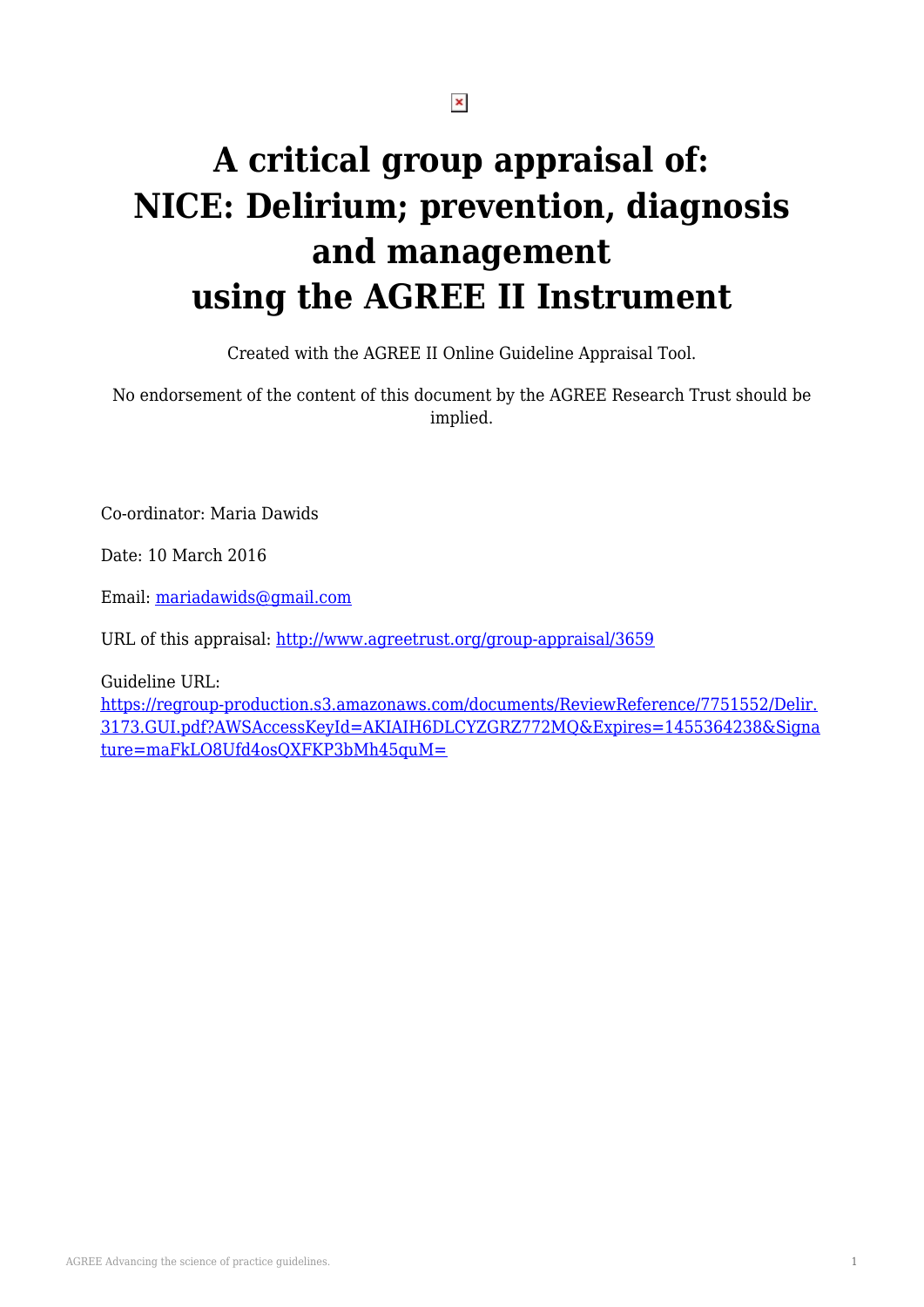|     | Domain 1   Domain 2   Domain 3   Domain 4   Domain 5   Domain 6   OA 1   OA 2 |     |     |     |     |     |                                                              |
|-----|-------------------------------------------------------------------------------|-----|-----|-----|-----|-----|--------------------------------------------------------------|
| 96% | 82%                                                                           | 90% | 93% | 78% | 92% | 88% | Yes - 4, Yes with<br>$\frac{1}{2}$ modifications - 0, No - 0 |

|                   |                                   | Appraiser 1   Appraiser 2   Appraiser 4 |             | Appraiser 3 |
|-------------------|-----------------------------------|-----------------------------------------|-------------|-------------|
| Item 1            | 7                                 | 7                                       | 7           | 7           |
| Item 2            | 6                                 | 7                                       | 7           | 6           |
|                   | 7                                 | 7                                       | 7           |             |
| Item <sub>3</sub> |                                   |                                         |             | 6           |
|                   |                                   | Domain 2. Stakeholder Involvement       |             |             |
|                   |                                   | Appraiser 1   Appraiser 2   Appraiser 4 |             | Appraiser 3 |
| Item 4            | 7                                 | 6                                       | 7           | 5           |
| Item 5            | 6                                 | 6                                       | 7           | 5           |
| Item 6            | 6                                 | 4                                       | 6           | 6           |
|                   |                                   |                                         |             |             |
|                   | Domain 3. Rigour of Development   |                                         |             |             |
|                   |                                   | Appraiser 1   Appraiser 2               | Appraiser 4 | Appraiser 3 |
| Item 7            | 7                                 | 7                                       | 7           | 7           |
| Item 8            | 7                                 | 7                                       | 7           | 7           |
| Item 9            | 6                                 | 7                                       | 7           | 6           |
| Item 10           | 5                                 | 7                                       | 6           | 6           |
| Item 11           | 5                                 | 7                                       | 7           | 6           |
| Item 12           | 5                                 | 7                                       | 7           | 5           |
| Item 13           | 5                                 | 7                                       | 6           | 4           |
| Item 14           | 6                                 | 7                                       | 7           | 7           |
|                   |                                   |                                         |             |             |
|                   | Domain 4. Clarity of Presentation |                                         |             |             |
|                   | Appraiser $1 \mid$                | Appraiser 2                             | Appraiser 4 | Appraiser 3 |
| Item 15           | 6                                 | 7                                       | 7           | 6           |
|                   | 5                                 | 7                                       | 7           | 6           |
| Item 16           |                                   |                                         |             |             |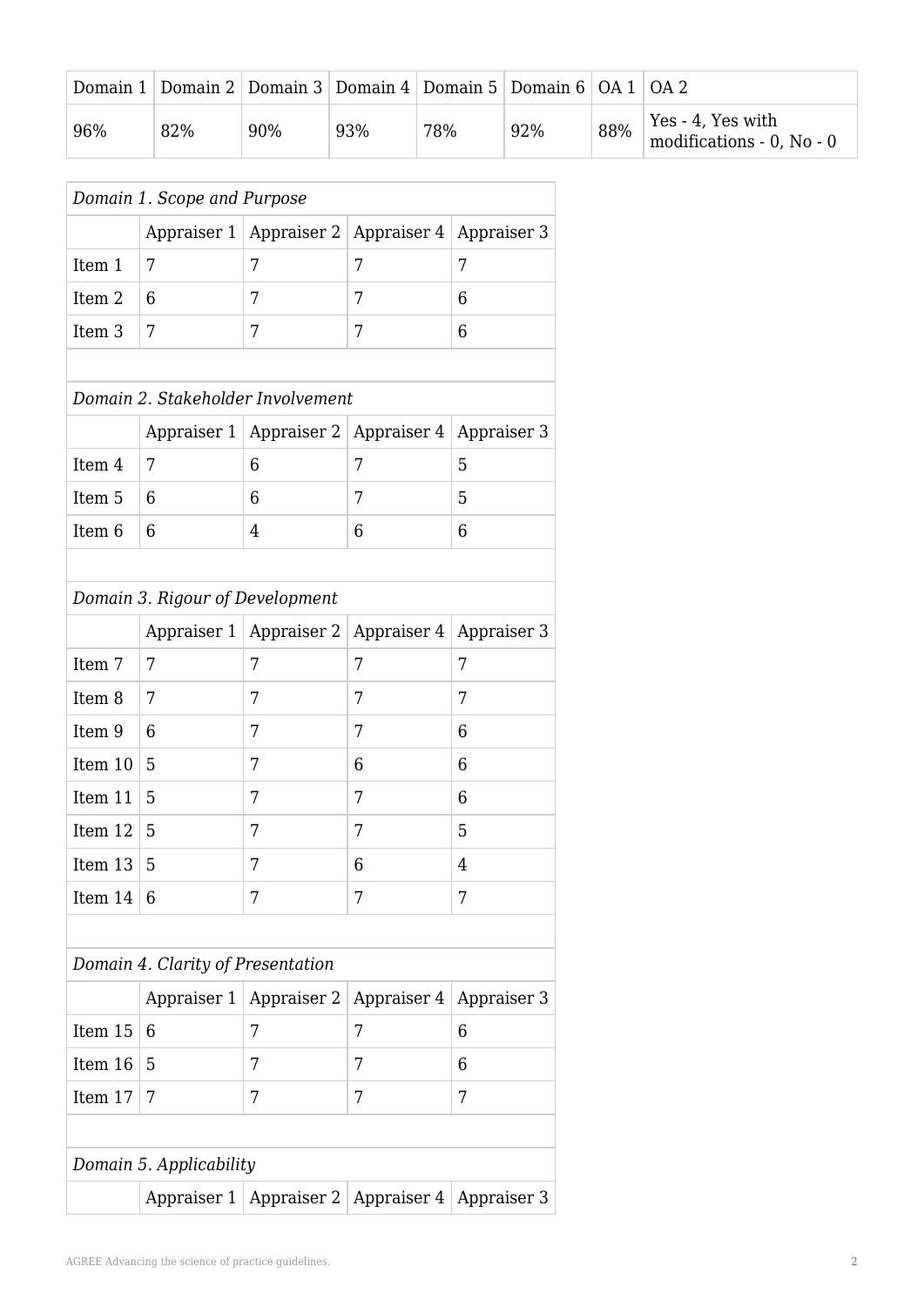| Item $18 \mid 5$          |                                  | 5                                                     | 6 | 7 |  |
|---------------------------|----------------------------------|-------------------------------------------------------|---|---|--|
| Item $19 \mid 5$          |                                  | 5                                                     | 4 | 6 |  |
| Item $201$                | 7                                | 5                                                     | 7 | 5 |  |
| Item $21$                 | -5                               | 6                                                     | 7 | 6 |  |
|                           |                                  |                                                       |   |   |  |
|                           | Domain 6. Editorial Independence |                                                       |   |   |  |
|                           |                                  | Appraiser 1   Appraiser 2   Appraiser 4   Appraiser 3 |   |   |  |
| Item $22 \mid 5$          |                                  | 7                                                     | 7 | 6 |  |
| Item $23 \mid 6$          |                                  | 7                                                     | 7 | 7 |  |
|                           |                                  |                                                       |   |   |  |
| <b>Overall Assessment</b> |                                  |                                                       |   |   |  |
|                           |                                  | Appraiser 1   Appraiser 2   Appraiser 4   Appraiser 3 |   |   |  |
| OA1                       | 6                                | 6                                                     | 7 | 6 |  |
|                           |                                  |                                                       |   |   |  |

God vejledning, brugbare anbefalinger med tydelig evidens bag.

Created online at [www.agreetrust.org](http://www.agreetrust.org) 10 March 2016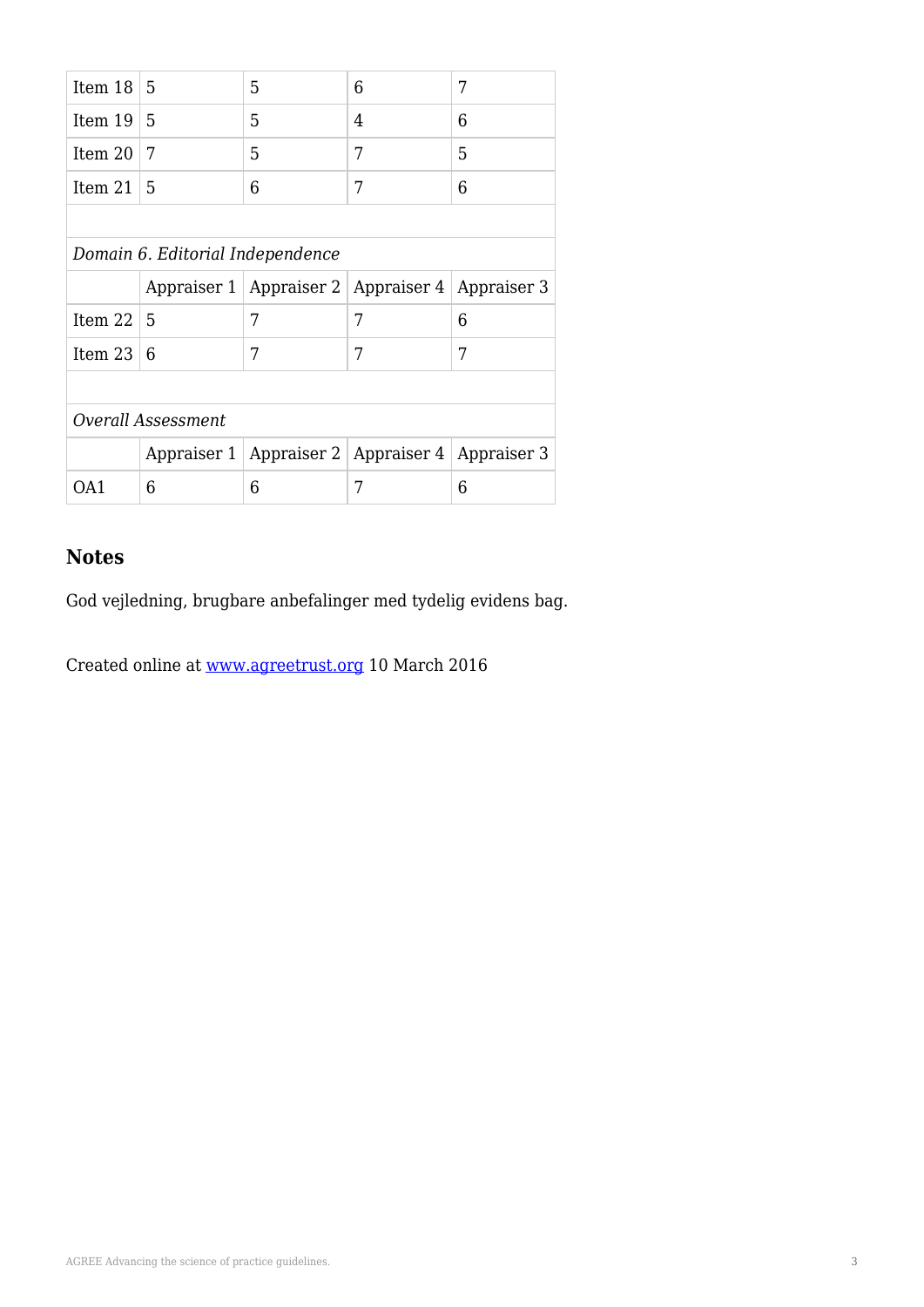$\pmb{\times}$ 

# **A critical group appraisal of: Clinical Practice Guidelines for the Management of Pain, Agitation, and Delirium in Adult Patients in the Intensive Care Unit using the AGREE II Instrument**

Created with the AGREE II Online Guideline Appraisal Tool.

No endorsement of the content of this document by the AGREE Research Trust should be implied.

Co-ordinator: Maria Dawids

Date: 10 March 2016

Email: [mariadawids@gmail.com](mailto:mariadawids@gmail.com)

URL of this appraisal:<http://www.agreetrust.org/group-appraisal/3660>

Guideline URL:

[https://regroup-production.s3.amazonaws.com/documents/ReviewReference/7751648/Delir.](https://regroup-production.s3.amazonaws.com/documents/ReviewReference/7751648/Delir.205.GUI.pdf?AWSAccessKeyId=AKIAIH6DLCYZGRZ772MQ&Expires=1455364130&Signature=raxcL8II0eEaDE8CvjEpfW9lFjQ=) [205.GUI.pdf?AWSAccessKeyId=AKIAIH6DLCYZGRZ772MQ&Expires=1455364130&Signat](https://regroup-production.s3.amazonaws.com/documents/ReviewReference/7751648/Delir.205.GUI.pdf?AWSAccessKeyId=AKIAIH6DLCYZGRZ772MQ&Expires=1455364130&Signature=raxcL8II0eEaDE8CvjEpfW9lFjQ=) [ure=raxcL8II0eEaDE8CvjEpfW9lFjQ=](https://regroup-production.s3.amazonaws.com/documents/ReviewReference/7751648/Delir.205.GUI.pdf?AWSAccessKeyId=AKIAIH6DLCYZGRZ772MQ&Expires=1455364130&Signature=raxcL8II0eEaDE8CvjEpfW9lFjQ=)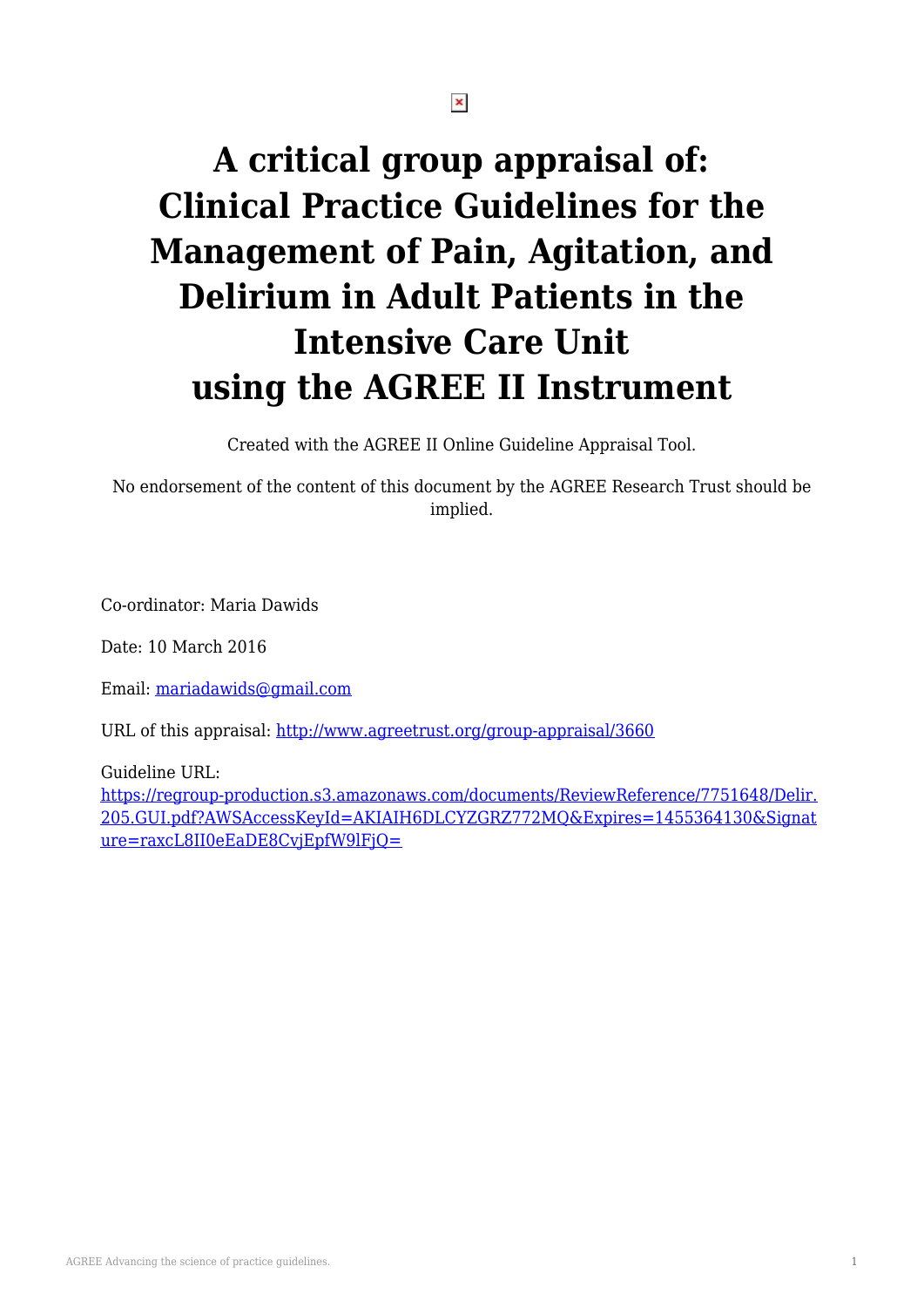|     | Domain 1   Domain 2   Domain 3   Domain 4   Domain 5   Domain 6   OA 1   OA 2 |     |     |     |     |     |                                                        |
|-----|-------------------------------------------------------------------------------|-----|-----|-----|-----|-----|--------------------------------------------------------|
| 98% | 78%                                                                           | 81% | 98% | 79% | 94% | 83% | $\vert$ Yes - 2, Yes with<br>modifications - 1, No - 0 |

| Domain 1. Scope and Purpose |                                   |                                         |             |  |  |
|-----------------------------|-----------------------------------|-----------------------------------------|-------------|--|--|
|                             |                                   | Appraiser 1   Appraiser 2               | Appraiser 3 |  |  |
| Item 1                      | 7                                 | 7                                       | 7           |  |  |
| Item <sub>2</sub>           | 6                                 | 7                                       | 7           |  |  |
| Item <sub>3</sub>           | 7                                 | 7                                       | 7           |  |  |
|                             |                                   |                                         |             |  |  |
|                             | Domain 2. Stakeholder Involvement |                                         |             |  |  |
|                             |                                   | Appraiser 1   Appraiser 2   Appraiser 3 |             |  |  |
| Item 4                      | 5                                 | 6                                       | 7           |  |  |
| Item <sub>5</sub>           | 2                                 | 4                                       | 7           |  |  |
| Item <sub>6</sub>           | 7                                 | 7                                       | 6           |  |  |
|                             |                                   |                                         |             |  |  |
|                             | Domain 3. Rigour of Development   |                                         |             |  |  |
|                             |                                   | Appraiser 1   Appraiser 2               | Appraiser 3 |  |  |
| Item 7                      | 6                                 | 7                                       | 7           |  |  |
| Item <sub>8</sub>           | 7                                 | 5                                       | 7           |  |  |
| Item 9                      | 7                                 | 5                                       | 7           |  |  |
| Item 10                     | 7                                 | 7                                       | 7           |  |  |

### *Domain 4. Clarity of Presentation*

Item 11 6 6 7

Item 12 7 7

Item 13 | 7 |  $\vert 4 \vert$  | 7

Item 14 | 1 |  $\vert$  | 1 | 2

|                         |  | Appraiser 1   Appraiser 2   Appraiser 3 |   |  |  |  |
|-------------------------|--|-----------------------------------------|---|--|--|--|
| Item $15 \mid 7$        |  | 7                                       | 7 |  |  |  |
| Item $16 \mid 6$        |  | 7                                       | 7 |  |  |  |
| Item $17 \mid 7$        |  | 7                                       | 7 |  |  |  |
|                         |  |                                         |   |  |  |  |
| Domain 5. Applicability |  |                                         |   |  |  |  |
|                         |  | Appraiser 1   Appraiser 2   Appraiser 3 |   |  |  |  |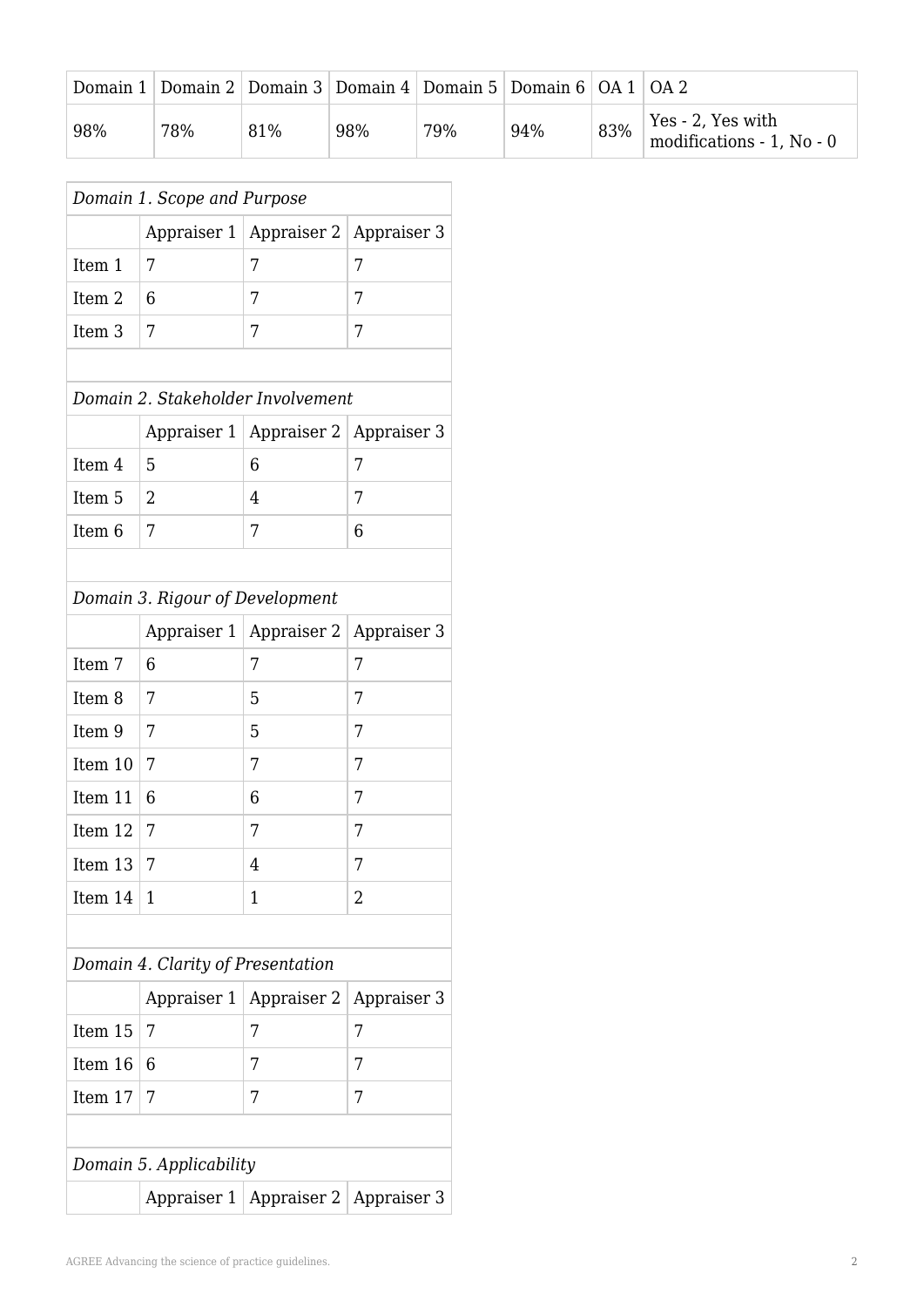| Item 18            | 4                                | 6                                       | 7 |  |  |  |
|--------------------|----------------------------------|-----------------------------------------|---|--|--|--|
| Item 19            | 7                                | 7                                       | 7 |  |  |  |
| Item 20            | 5                                | 7                                       | 3 |  |  |  |
| Item 21            | 2                                | 7                                       | 7 |  |  |  |
|                    |                                  |                                         |   |  |  |  |
|                    | Domain 6. Editorial Independence |                                         |   |  |  |  |
|                    |                                  | Appraiser 1   Appraiser 2   Appraiser 3 |   |  |  |  |
| Item $22 \mid 5$   |                                  | 7                                       | 7 |  |  |  |
| Item 23            | 7                                | 7                                       | 7 |  |  |  |
|                    |                                  |                                         |   |  |  |  |
| Overall Assessment |                                  |                                         |   |  |  |  |
|                    |                                  | Appraiser 1   Appraiser 2   Appraiser 3 |   |  |  |  |
| OA1                | 6                                | 6                                       | 6 |  |  |  |

Brugbart i forhold til intensiv patienter, Helle og Maria kun vurderet delir delen.

Created online at [www.agreetrust.org](http://www.agreetrust.org) 10 March 2016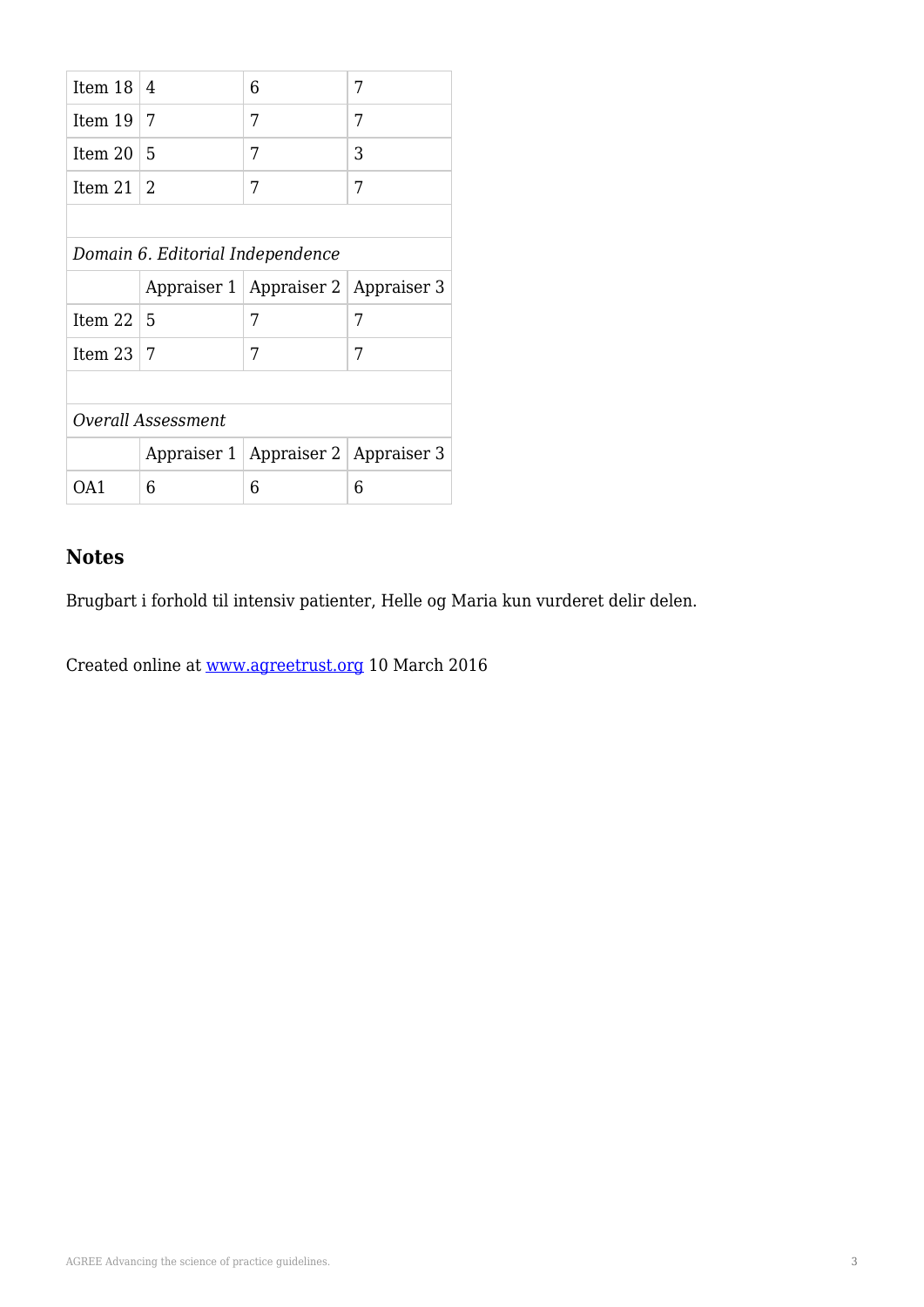$\pmb{\times}$ 

# **A critical group appraisal of: Postoperative Delirium in Older Adults: Best Practice Statement from the American Geriatrics Society using the AGREE II Instrument**

Created with the AGREE II Online Guideline Appraisal Tool.

No endorsement of the content of this document by the AGREE Research Trust should be implied.

Co-ordinator: Maria Dawids

Date: 9 March 2016

Email: [mariadawids@gmail.com](mailto:mariadawids@gmail.com)

URL of this appraisal:<http://www.agreetrust.org/group-appraisal/3662>

Guideline URL:

[https://regroup-production.s3.amazonaws.com/documents/ReviewReference/7751594/Delir.](https://regroup-production.s3.amazonaws.com/documents/ReviewReference/7751594/Delir.104.GUI.pdf?AWSAccessKeyId=AKIAIH6DLCYZGRZ772MQ&Expires=1455364193&Signature=gXlre9N+WVVi64LEaXpAq2f2Wgc=) [104.GUI.pdf?AWSAccessKeyId=AKIAIH6DLCYZGRZ772MQ&Expires=1455364193&Signat](https://regroup-production.s3.amazonaws.com/documents/ReviewReference/7751594/Delir.104.GUI.pdf?AWSAccessKeyId=AKIAIH6DLCYZGRZ772MQ&Expires=1455364193&Signature=gXlre9N+WVVi64LEaXpAq2f2Wgc=) [ure=gXlre9N+WVVi64LEaXpAq2f2Wgc=](https://regroup-production.s3.amazonaws.com/documents/ReviewReference/7751594/Delir.104.GUI.pdf?AWSAccessKeyId=AKIAIH6DLCYZGRZ772MQ&Expires=1455364193&Signature=gXlre9N+WVVi64LEaXpAq2f2Wgc=)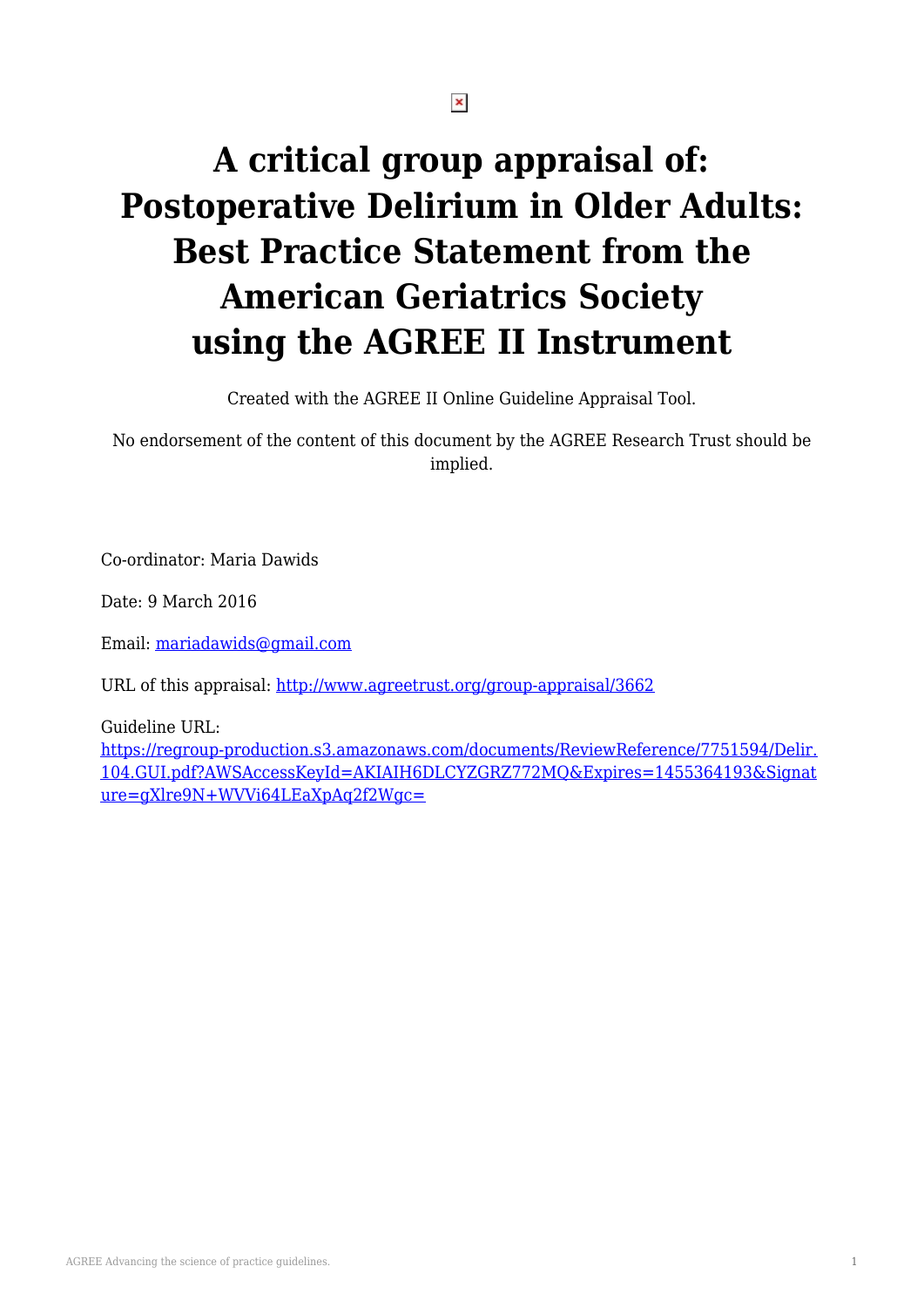|     | Domain 1   Domain 2   Domain 3   Domain 4   Domain 5   Domain 6   OA 1   OA 2 |     |     |     |     |     |                                                        |
|-----|-------------------------------------------------------------------------------|-----|-----|-----|-----|-----|--------------------------------------------------------|
| 93% | 83%                                                                           | 74% | 85% | 44% | 75% | 78% | $\vert$ Yes - 3, Yes with<br>modifications - 0, No - 0 |

|                                 | Domain 1. Scope and Purpose       |                                         |             |  |  |
|---------------------------------|-----------------------------------|-----------------------------------------|-------------|--|--|
|                                 |                                   | Appraiser 1   Appraiser 3               | Appraiser 4 |  |  |
| Item 1                          | 7                                 | 6                                       | 7           |  |  |
| Item 2                          | 7                                 | 5                                       | 7           |  |  |
| Item <sub>3</sub>               | 7                                 | 6                                       | 7           |  |  |
|                                 |                                   |                                         |             |  |  |
|                                 | Domain 2. Stakeholder Involvement |                                         |             |  |  |
|                                 |                                   | Appraiser 1   Appraiser 3   Appraiser 4 |             |  |  |
| Item 4                          | 7                                 | 7                                       | 7           |  |  |
| Item <sub>5</sub>               | 6                                 | 6                                       | 1           |  |  |
| Item <sub>6</sub>               | 7                                 | 6                                       | 7           |  |  |
|                                 |                                   |                                         |             |  |  |
| Domain 3. Rigour of Development |                                   |                                         |             |  |  |
|                                 |                                   | Appraiser 1   Appraiser 3   Appraiser 4 |             |  |  |
| Item <sub>7</sub>               | 7                                 | 6                                       | 7           |  |  |
| Item 8                          | 7                                 | 6                                       | 7           |  |  |
| Item 9                          | 6                                 | 5                                       | 6           |  |  |

| Item 8   $7$     | 6 |   |
|------------------|---|---|
| Item $9 \mid 6$  | 5 | 6 |
| Item $10 \mid 7$ | 5 | 6 |
| Item $11 \mid 6$ | 5 | 7 |
| Item $12 \mid 7$ | 5 | 7 |
| Item $13 \mid 1$ | 6 | 7 |
| Item $14 \mid 1$ | 2 |   |

### *Domain 4. Clarity of Presentation*

|                         |  | Appraiser 1   Appraiser 3   Appraiser 4 |   |  |  |  |
|-------------------------|--|-----------------------------------------|---|--|--|--|
| Item $15 \mid 7$        |  | 5                                       | 7 |  |  |  |
| Item $16 \mid 7$        |  | 5                                       | 7 |  |  |  |
| Item $17 \mid 7$        |  | 3                                       | 7 |  |  |  |
|                         |  |                                         |   |  |  |  |
| Domain 5. Applicability |  |                                         |   |  |  |  |
|                         |  | Appraiser 1   Appraiser 3   Appraiser 4 |   |  |  |  |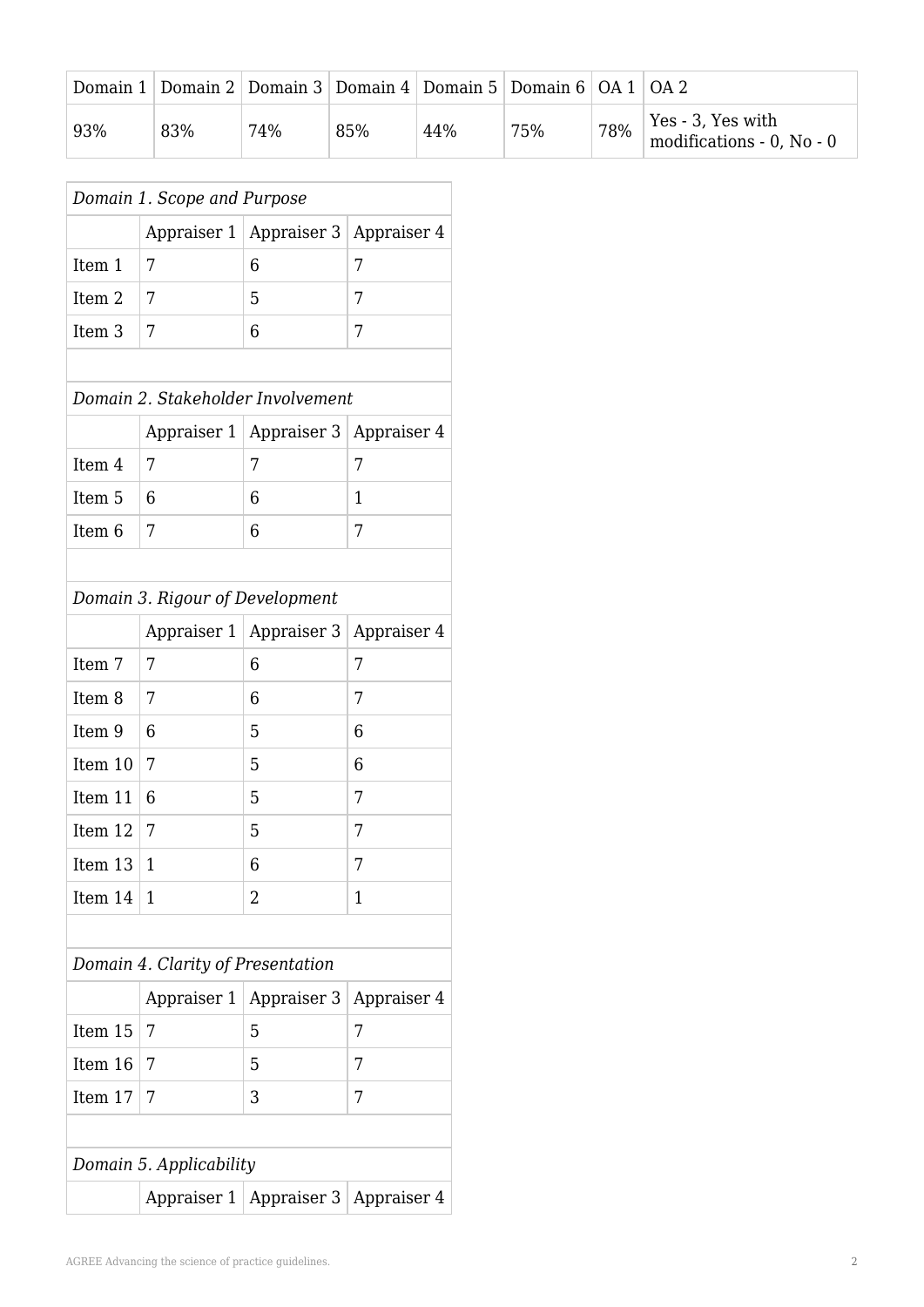| Item 18                   | 6                                | 5                                       | 3              |  |  |  |  |
|---------------------------|----------------------------------|-----------------------------------------|----------------|--|--|--|--|
| Item 19                   | 7                                | 5                                       | 1              |  |  |  |  |
| Item 20                   | 1                                | 3                                       | 7              |  |  |  |  |
| Item 21                   | 1                                | 4                                       | 1              |  |  |  |  |
|                           |                                  |                                         |                |  |  |  |  |
|                           | Domain 6. Editorial Independence |                                         |                |  |  |  |  |
|                           |                                  | Appraiser 1   Appraiser 3   Appraiser 4 |                |  |  |  |  |
| Item $22 \mid 6$          |                                  | 5                                       | $\overline{1}$ |  |  |  |  |
| Item 23                   | 7                                | 7                                       | 7              |  |  |  |  |
|                           |                                  |                                         |                |  |  |  |  |
| <b>Overall Assessment</b> |                                  |                                         |                |  |  |  |  |
|                           | Appraiser 1                      | Appraiser 3   Appraiser 4               |                |  |  |  |  |
| OA1                       | 6                                | 5                                       | 6              |  |  |  |  |

Ved rigour of development fejler den kun på plan for update, resten fine scores. Applicability ej fuld beskrevet barrierer og ressourceforbrug. Overordnet god guideline

Created online at [www.agreetrust.org](http://www.agreetrust.org) 9 March 2016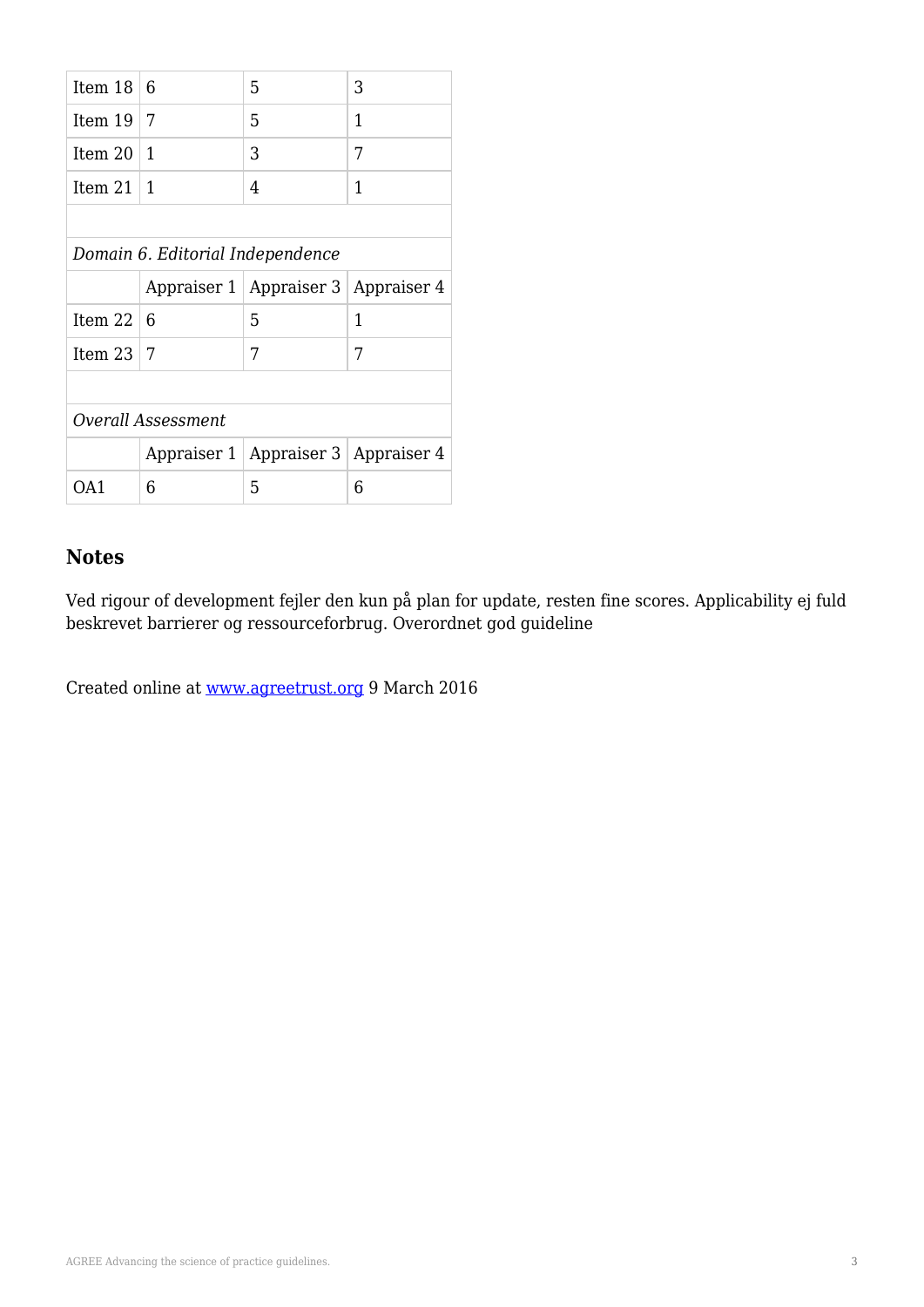# **A critical group appraisal of: The assessment and treatment of delirium using the AGREE II Instrument**

Created with the AGREE II Online Guideline Appraisal Tool.

No endorsement of the content of this document by the AGREE Research Trust should be implied.

Co-ordinator: Maria Dawids

Date: 19 April 2016

Email: [mariadawids@gmail.com](mailto:mariadawids@gmail.com)

URL of this appraisal:<http://www.agreetrust.org/group-appraisal/4079>

Guideline URL:

[https://regroup-production.s3.amazonaws.com/documents/ReviewReference/16083121/delir.](https://regroup-production.s3.amazonaws.com/documents/ReviewReference/16083121/delir.18594.gui.pdf?AWSAccessKeyId=AKIAIH6DLCYZGRZ772MQ&Expires=1460540278&Signature=TS54dDsO6V0Rqa5Yem35PKCNvw8=) [18594.gui.pdf?AWSAccessKeyId=AKIAIH6DLCYZGRZ772MQ&Expires=1460540278&Sign](https://regroup-production.s3.amazonaws.com/documents/ReviewReference/16083121/delir.18594.gui.pdf?AWSAccessKeyId=AKIAIH6DLCYZGRZ772MQ&Expires=1460540278&Signature=TS54dDsO6V0Rqa5Yem35PKCNvw8=) [ature=TS54dDsO6V0Rqa5Yem35PKCNvw8=](https://regroup-production.s3.amazonaws.com/documents/ReviewReference/16083121/delir.18594.gui.pdf?AWSAccessKeyId=AKIAIH6DLCYZGRZ772MQ&Expires=1460540278&Signature=TS54dDsO6V0Rqa5Yem35PKCNvw8=)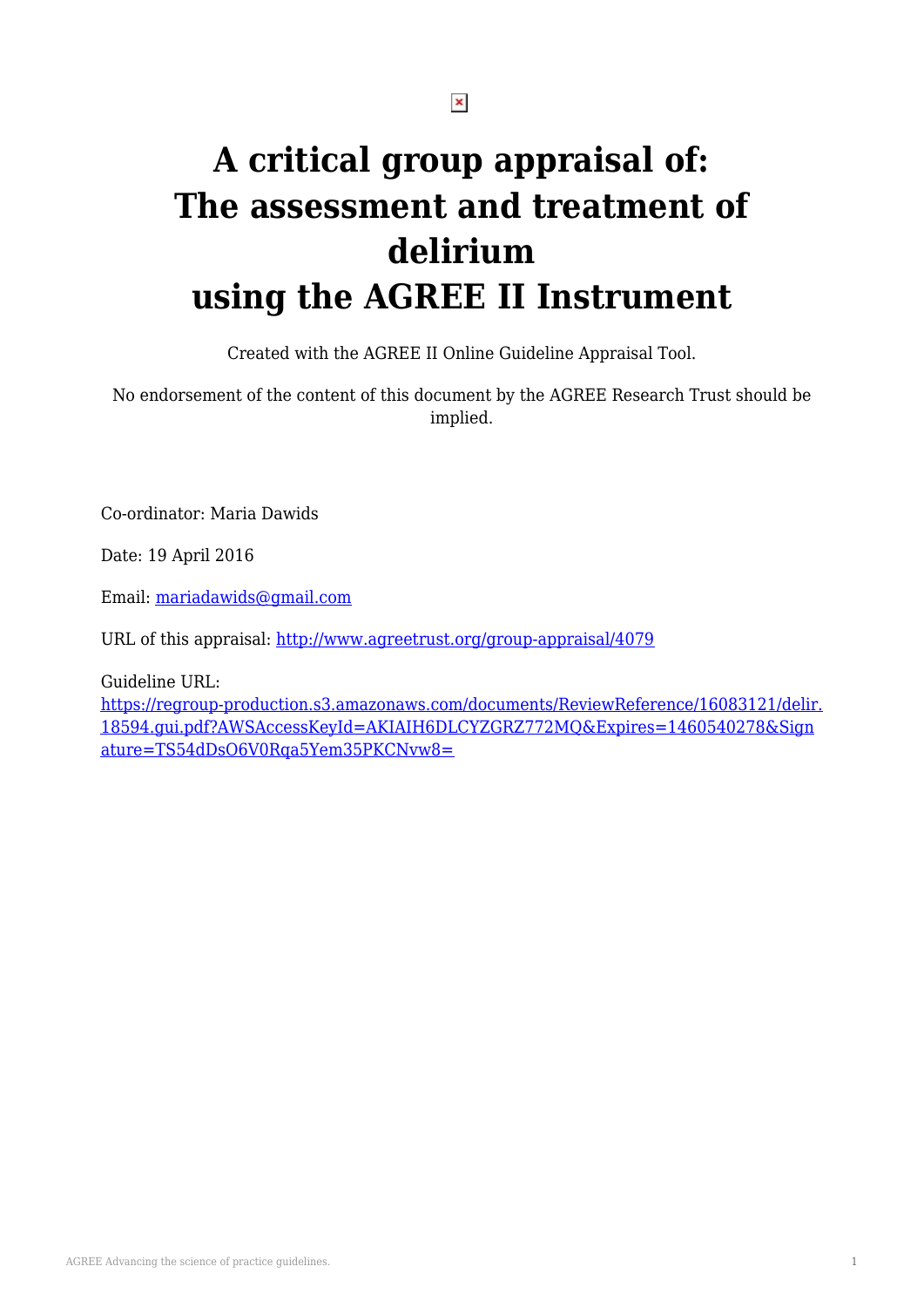|     | Domain 1   Domain 2   Domain 3   Domain 4   Domain 5   Domain 6   OA 1   OA 2 |     |      |     |     |     |                                                |
|-----|-------------------------------------------------------------------------------|-----|------|-----|-----|-----|------------------------------------------------|
| 86% | 81%                                                                           | 81% | 100% | 67% | 67% | 75% | Yes - 2, Yes with<br>modifications - 0, No - 0 |

|                                   | Domain 1. Scope and Purpose<br>Appraiser 1 | Appraiser 3 |  |  |  |  |
|-----------------------------------|--------------------------------------------|-------------|--|--|--|--|
|                                   |                                            |             |  |  |  |  |
| Item 1                            | 7                                          | 4           |  |  |  |  |
| Item 2                            | 7                                          | 5           |  |  |  |  |
| Item <sub>3</sub>                 | 7                                          | 7           |  |  |  |  |
|                                   |                                            |             |  |  |  |  |
| Domain 2. Stakeholder Involvement |                                            |             |  |  |  |  |
|                                   | Appraiser 1                                | Appraiser 3 |  |  |  |  |
| Item 4                            | 6                                          | 7           |  |  |  |  |
| Item <sub>5</sub>                 | $\overline{2}$                             | 7           |  |  |  |  |
| Item <sub>6</sub>                 | 6                                          | 7           |  |  |  |  |
|                                   |                                            |             |  |  |  |  |
|                                   | Domain 3. Rigour of Development            |             |  |  |  |  |
|                                   | Appraiser 1                                | Appraiser 3 |  |  |  |  |
| Item 7                            | 7                                          | 7           |  |  |  |  |
| Item <sub>8</sub>                 | 7                                          | 6           |  |  |  |  |
| Item 9                            | 3                                          | 7           |  |  |  |  |
| Item 10                           | 7                                          | 7           |  |  |  |  |
| Item 11                           | 6                                          | 7           |  |  |  |  |
| Item 12                           | 6                                          | 5           |  |  |  |  |
| Item 13                           | 7                                          | 4           |  |  |  |  |
| Item 14                           | 4                                          | 4           |  |  |  |  |
|                                   |                                            |             |  |  |  |  |
| Domain 4. Clarity of Presentation |                                            |             |  |  |  |  |
|                                   | Appraiser 1                                | Appraiser 3 |  |  |  |  |
| Item 15                           | 7                                          | 7           |  |  |  |  |
| Item 16                           | 7                                          | 7           |  |  |  |  |
| Item 17                           | 7                                          | 7           |  |  |  |  |
|                                   |                                            |             |  |  |  |  |
|                                   | Domain 5. Applicability                    |             |  |  |  |  |
|                                   | Appraiser 1                                | Appraiser 3 |  |  |  |  |
|                                   |                                            |             |  |  |  |  |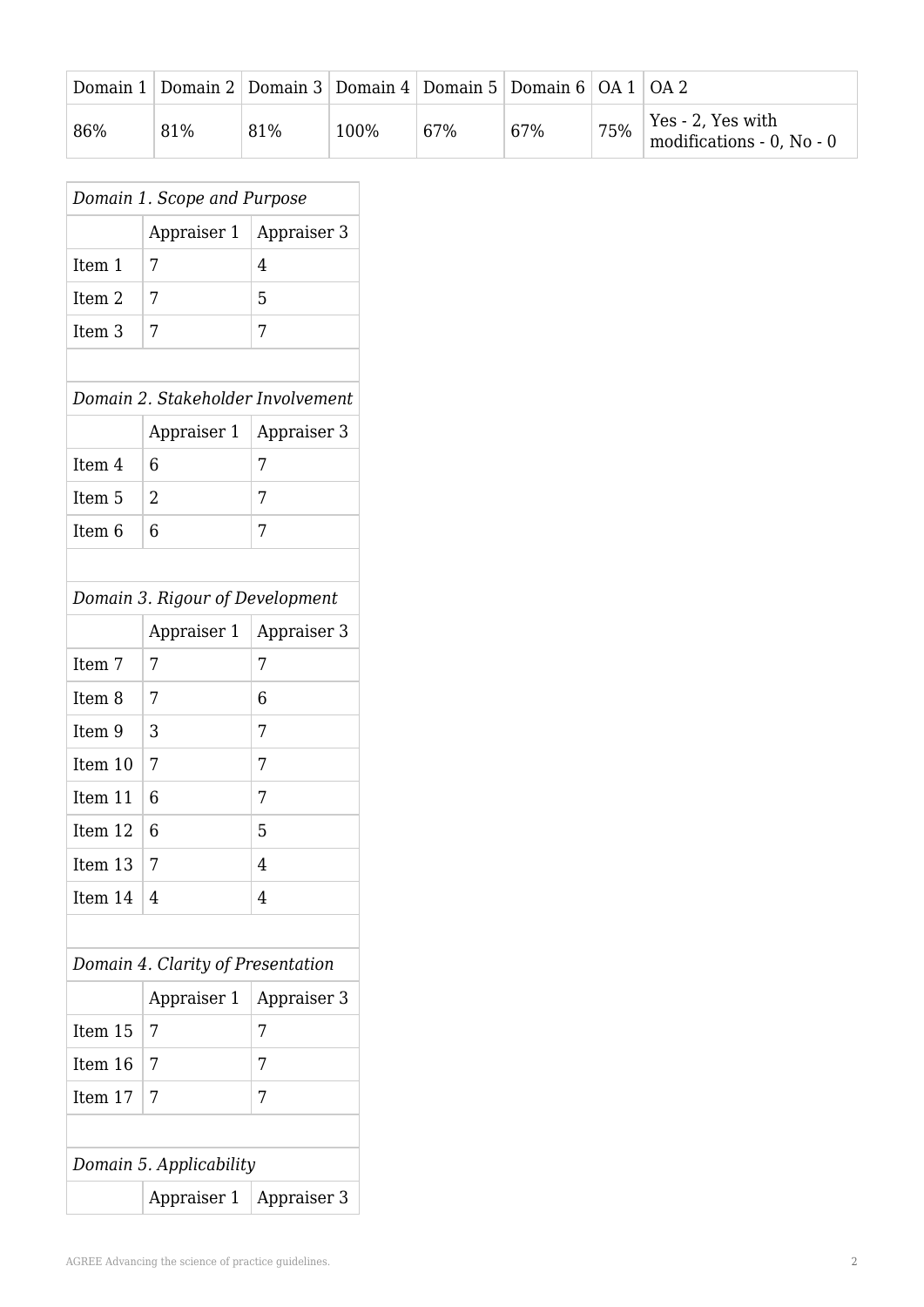| Item 18                          | 7           | 6           |  |  |  |  |  |
|----------------------------------|-------------|-------------|--|--|--|--|--|
| Item 19                          | 7           | 7           |  |  |  |  |  |
| Item 20                          | 3           | 3           |  |  |  |  |  |
| Item 21                          | 6           | 1           |  |  |  |  |  |
|                                  |             |             |  |  |  |  |  |
| Domain 6. Editorial Independence |             |             |  |  |  |  |  |
|                                  | Appraiser 1 | Appraiser 3 |  |  |  |  |  |
| Item 22                          | 7           | 5           |  |  |  |  |  |
| Item 23                          | 7           | 1           |  |  |  |  |  |
|                                  |             |             |  |  |  |  |  |
| Overall Assessment               |             |             |  |  |  |  |  |
|                                  | Appraiser 1 | Appraiser 3 |  |  |  |  |  |
| 6<br>OA1                         |             | 5           |  |  |  |  |  |

Created online at [www.agreetrust.org](http://www.agreetrust.org) 19 April 2016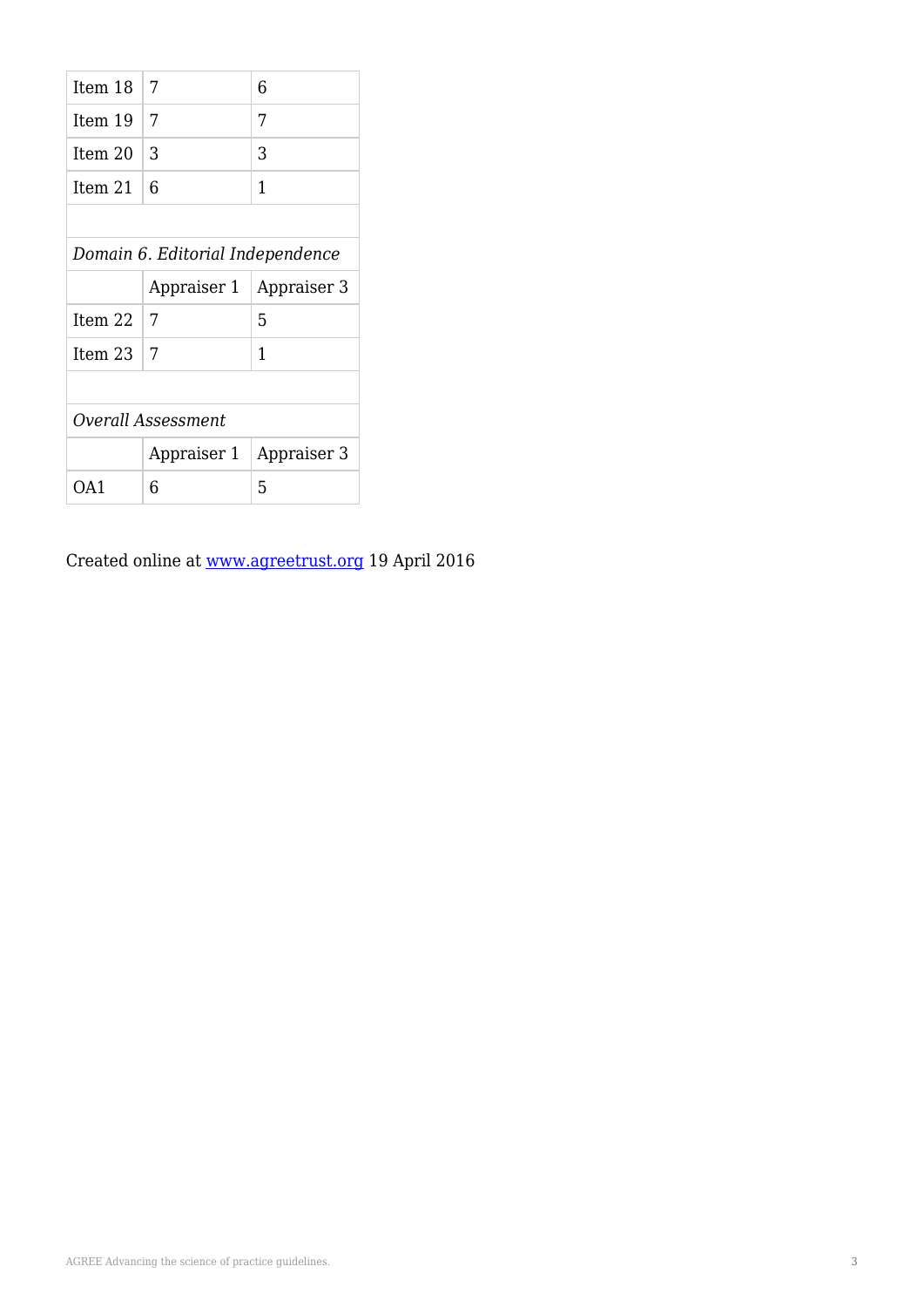# **A critical group appraisal of: Developing Guidelines on the Assessment and Treatment of Delirium in Older Adults at the End of Life using the AGREE II Instrument**

Created with the AGREE II Online Guideline Appraisal Tool.

No endorsement of the content of this document by the AGREE Research Trust should be implied.

Co-ordinator: Maria Dawids

Date: 10 March 2016

Email: [mariadawids@gmail.com](mailto:mariadawids@gmail.com)

URL of this appraisal:<http://www.agreetrust.org/group-appraisal/3661>

Guideline URL:

[https://regroup-production.s3.amazonaws.com/documents/ReviewReference/7751727/Delir.](https://regroup-production.s3.amazonaws.com/documents/ReviewReference/7751727/Delir.55.GUI.pdf?AWSAccessKeyId=AKIAIH6DLCYZGRZ772MQ&Expires=1455364208&Signature=p25nDjeCdK/0hyCkcG+Cr82rFyE=) [55.GUI.pdf?AWSAccessKeyId=AKIAIH6DLCYZGRZ772MQ&Expires=1455364208&Signatu](https://regroup-production.s3.amazonaws.com/documents/ReviewReference/7751727/Delir.55.GUI.pdf?AWSAccessKeyId=AKIAIH6DLCYZGRZ772MQ&Expires=1455364208&Signature=p25nDjeCdK/0hyCkcG+Cr82rFyE=) [re=p25nDjeCdK/0hyCkcG+Cr82rFyE=](https://regroup-production.s3.amazonaws.com/documents/ReviewReference/7751727/Delir.55.GUI.pdf?AWSAccessKeyId=AKIAIH6DLCYZGRZ772MQ&Expires=1455364208&Signature=p25nDjeCdK/0hyCkcG+Cr82rFyE=)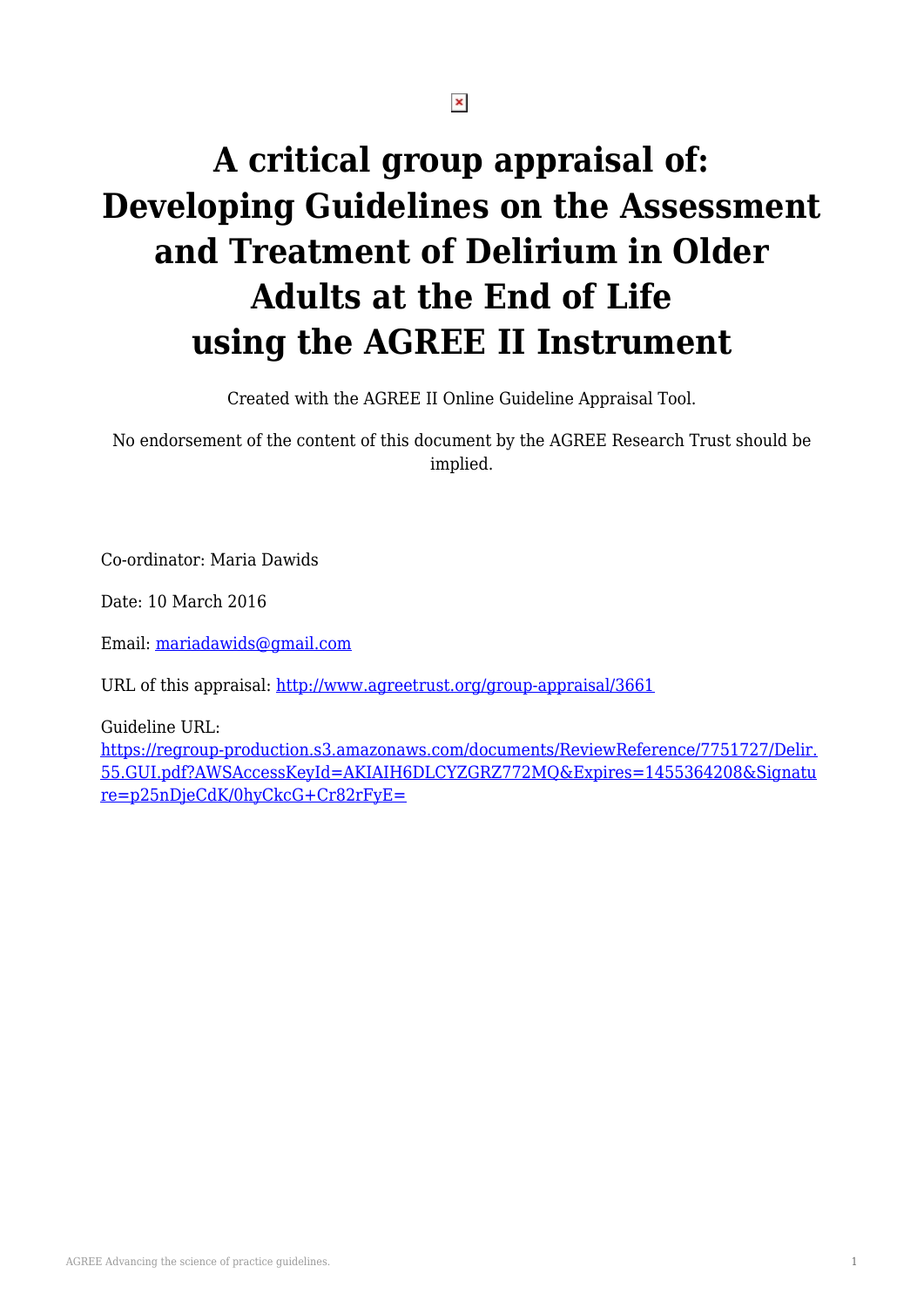| Domain 1 |     |     |     | Domain 2 Domain 3 Domain 4 Domain 5 Domain 6 OA 1 OA 2 |     |     |                                                |
|----------|-----|-----|-----|--------------------------------------------------------|-----|-----|------------------------------------------------|
| 75%      | 81% | 51% | 94% | 40%                                                    | 83% | 58% | Yes - 0, Yes with<br>modifications - 2, No - 0 |

| Domain 1. Scope and Purpose       |                                   |                |  |  |  |  |
|-----------------------------------|-----------------------------------|----------------|--|--|--|--|
|                                   | Appraiser 2                       | Appraiser 1    |  |  |  |  |
| Item 1                            | 7                                 | 3              |  |  |  |  |
| Item <sub>2</sub>                 | 7                                 | 3              |  |  |  |  |
| Item <sub>3</sub>                 | 7                                 | 6              |  |  |  |  |
|                                   |                                   |                |  |  |  |  |
| Domain 2. Stakeholder Involvement |                                   |                |  |  |  |  |
|                                   | Appraiser 2                       | Appraiser 1    |  |  |  |  |
| Item 4                            | 7                                 | 6              |  |  |  |  |
| Item 5                            | 6                                 | 3              |  |  |  |  |
| Item <sub>6</sub>                 | 6                                 | 7              |  |  |  |  |
|                                   |                                   |                |  |  |  |  |
|                                   | Domain 3. Rigour of Development   |                |  |  |  |  |
|                                   | Appraiser 2                       | Appraiser 1    |  |  |  |  |
| Item 7                            | 6                                 | $\overline{2}$ |  |  |  |  |
| Item <sub>8</sub>                 | 7                                 | $\overline{2}$ |  |  |  |  |
| Item 9                            | 5                                 | $\overline{2}$ |  |  |  |  |
| Item 10                           | 7                                 | 5              |  |  |  |  |
| Item 11                           | 6                                 | 1              |  |  |  |  |
| Item 12                           | 2                                 | 6              |  |  |  |  |
| Item 13                           | 7                                 | 5              |  |  |  |  |
| Item 14                           | 1                                 | 1              |  |  |  |  |
|                                   |                                   |                |  |  |  |  |
|                                   | Domain 4. Clarity of Presentation |                |  |  |  |  |
|                                   | Appraiser 2                       | Appraiser 1    |  |  |  |  |
| Item 15                           | 6                                 | 6              |  |  |  |  |
| Item 16                           | 7                                 | 7              |  |  |  |  |
| Item 17                           | 7                                 | 7              |  |  |  |  |
|                                   |                                   |                |  |  |  |  |
| Domain 5. Applicability           |                                   |                |  |  |  |  |
|                                   | Appraiser 2                       | Appraiser 1    |  |  |  |  |